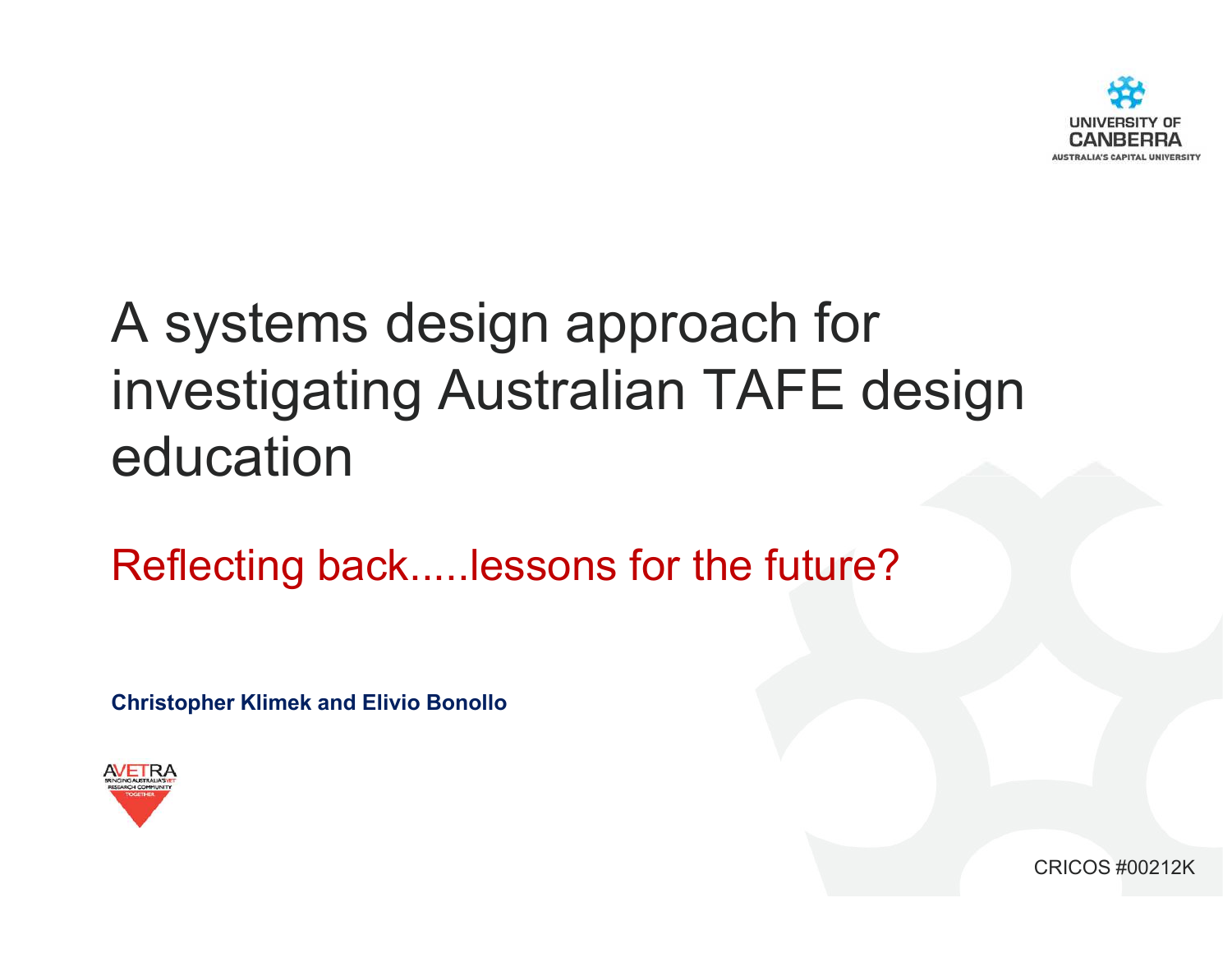

### **Introduction**

This presentation will explain:

- How a systems design approach can be used to develop a<br>example of a TAFF design advantion avatem based on the via model of a TAFE design education system based on the views of design teachers.
- The research methods used in this project.
- •How the system was modelled and
- •Finally, what was learnt from this project.

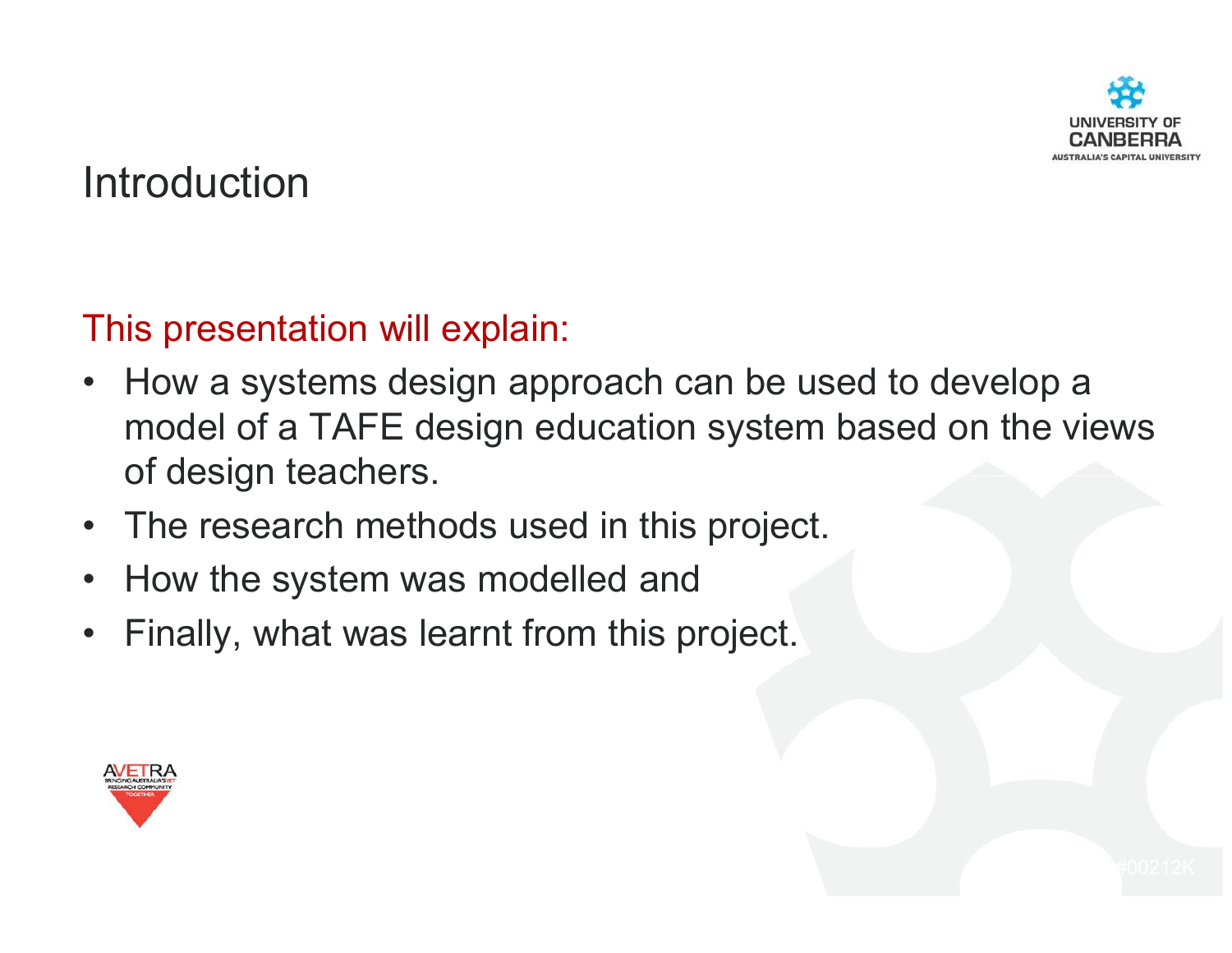

### The systems design approach:

- Systems are a 'collections of different objects which<br>to rether make un a unified whole' together make up a unified whole'.
- Systems design approach is useful when examining a system as a whole.
- 'System functions' can be obtained almost entirely from the interrelationships between the parameters and constituent variables (which are mainly interdependent).
- $\bullet$ **Parameter':** is a distinguishing or notable characteristic.
- 'Constituent variable': is an ingredient or component of the parameter with varying values.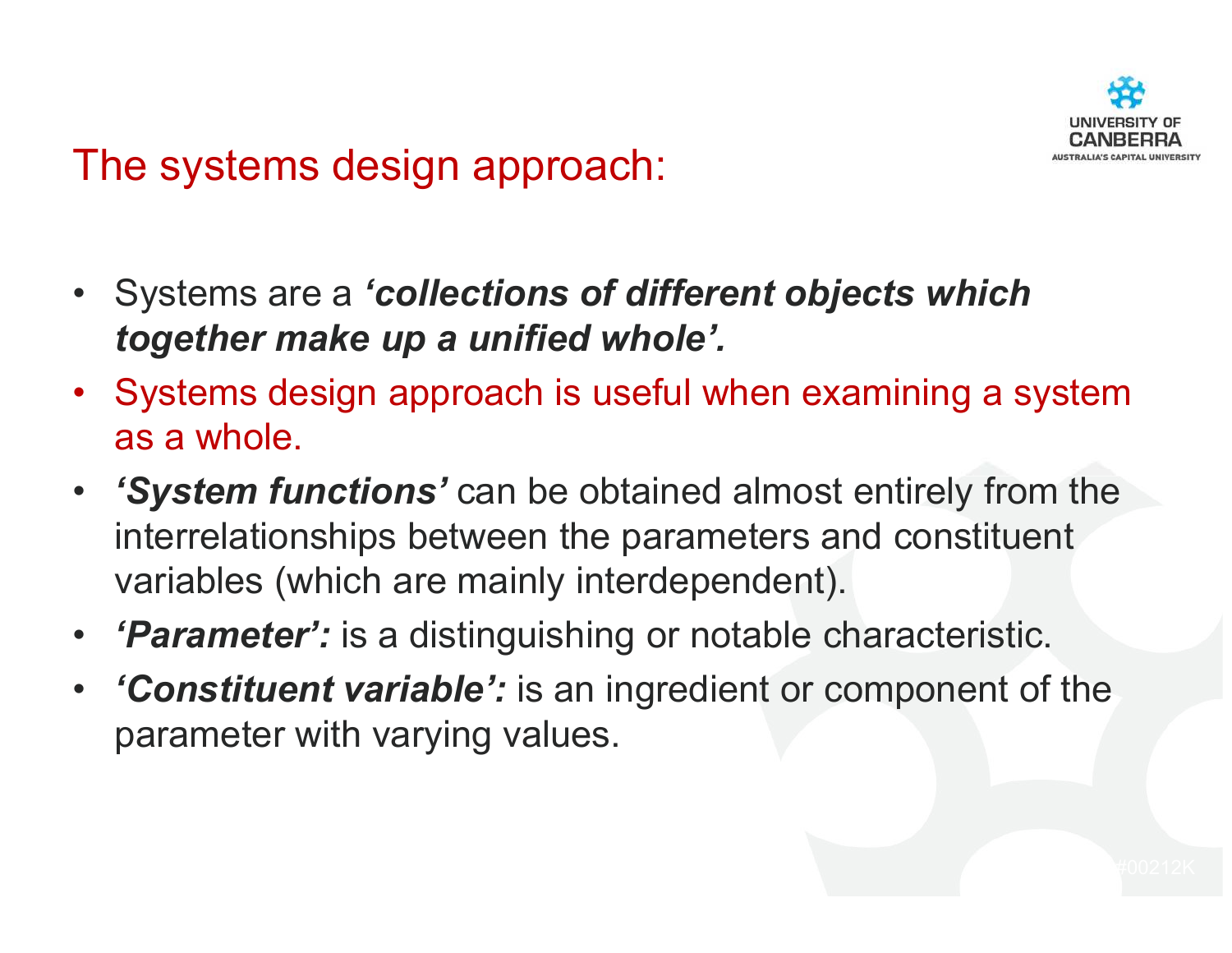

### The TAFE design education system:

- $\bullet$ Is a smaller subsystem of the national TAFE system.
- • Plays a significant role in training for the design and creative industries.
- $\bullet$  Continues to respond to ongoing Australian VET reforms introduced since the 1990's.
- $\bullet$  Teachers tend to perceive competency standards as being less consistent with striving for excellence in art and design work.
- • There is not much empirical research to describe specific TAFE design education teaching and learning practices.
- $\bullet$ The views of design teachers are not made clear.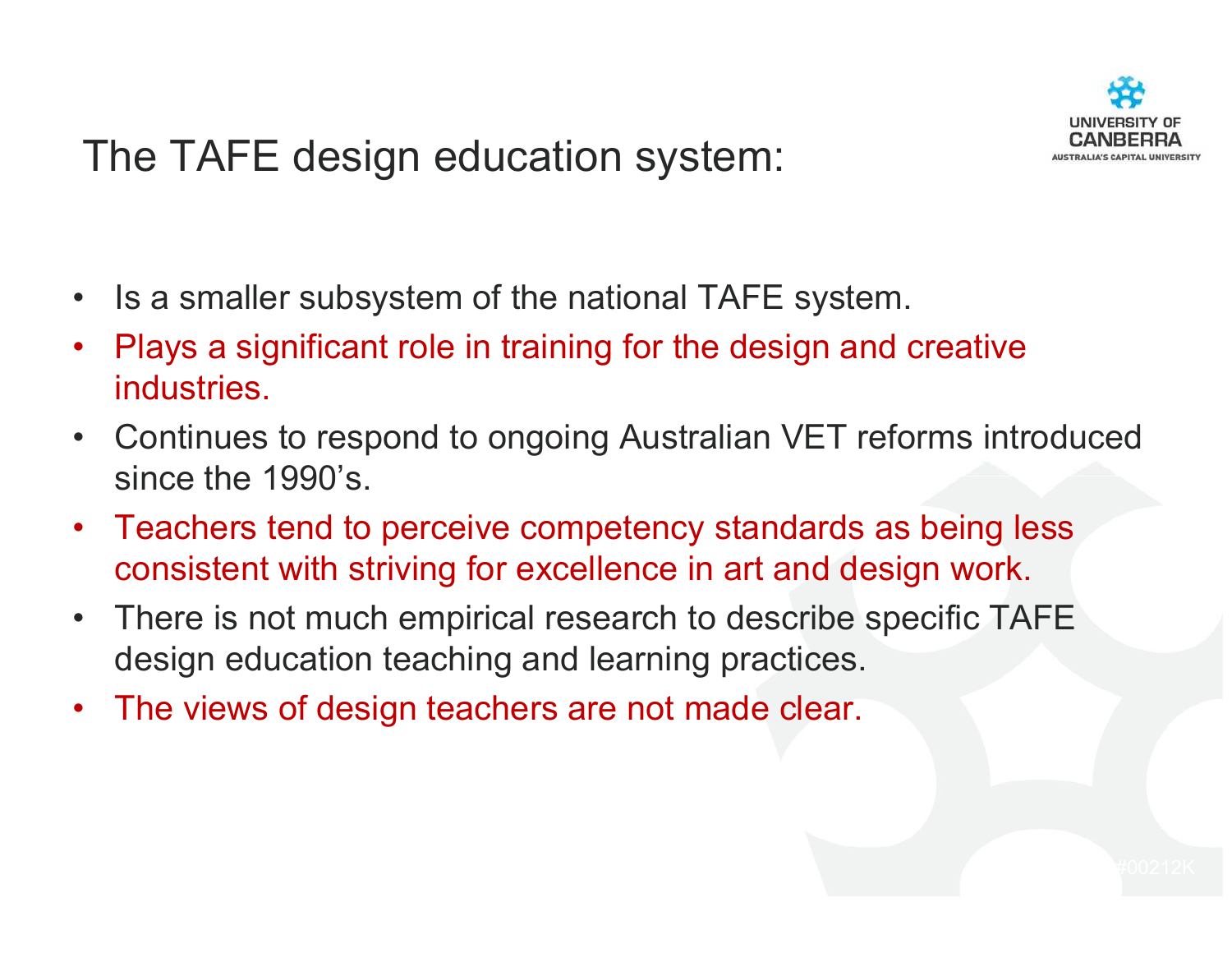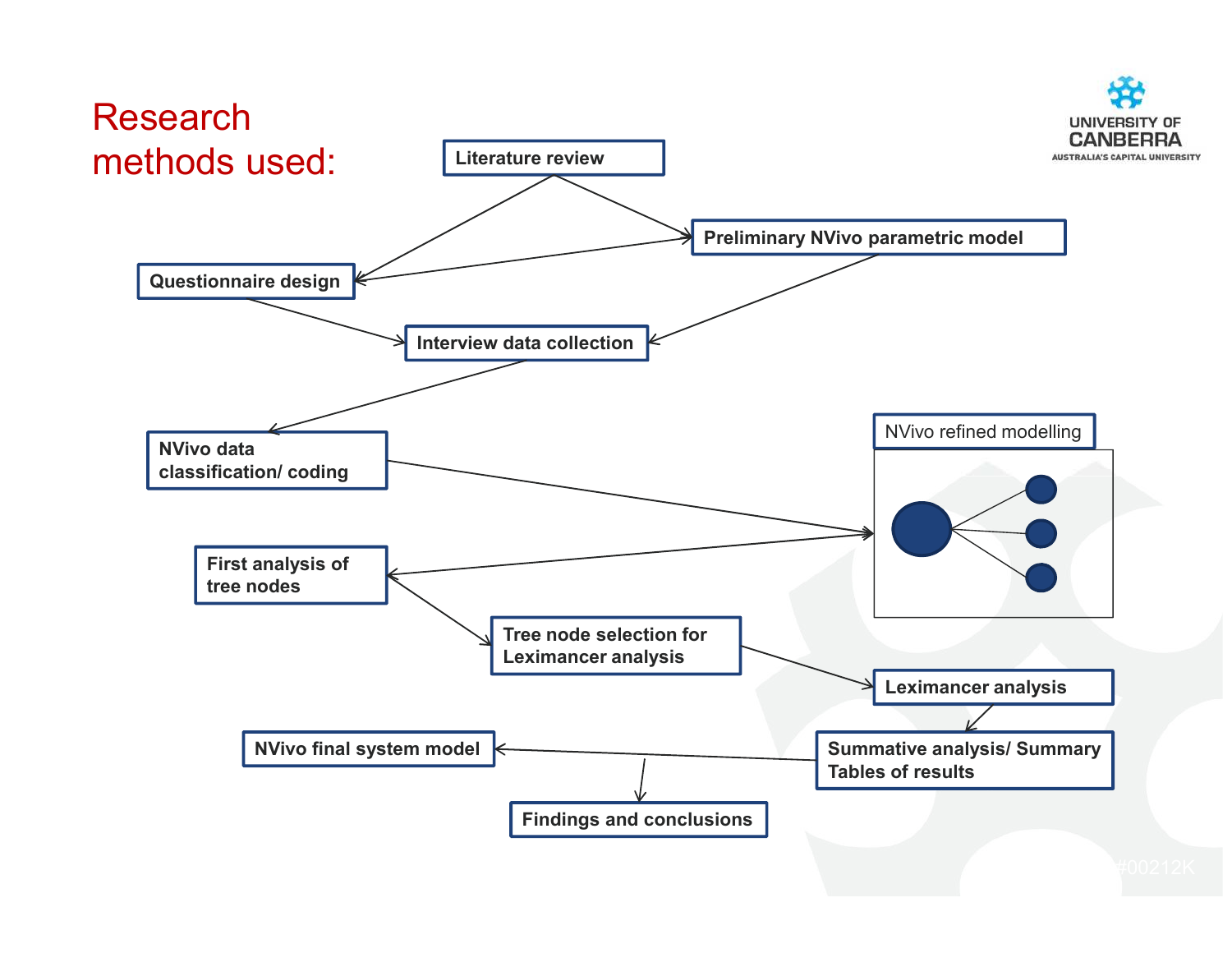#### Lists of participating TAFE Institutes, number of interview participants and design disciplines serviced



|                  | <b>STATE</b> | <b>TAFE INSTITUTES</b>                                           | #<br><b>PARTICT'S</b>  |
|------------------|--------------|------------------------------------------------------------------|------------------------|
| $\mathbf 1$      | <b>NSW</b>   | <b>Sydney institute of TAFE -</b><br><b>Enmore Design Centre</b> | 9                      |
| $\overline{2}$   | <b>VIC</b>   | <b>Gordon Institute of TAFE</b>                                  | 5                      |
| 3                | <b>VIC</b>   | <b>Swinburne University - TAFE</b><br><b>Division</b>            | $\overline{2}$         |
| $\blacktriangle$ | <b>VIC</b>   | <b>Box Hill Institute of TAFE</b>                                | 8                      |
| 5                | <b>TAS</b>   | <b>Institute of TAFE Tasmania -</b><br>Launceston                | $\overline{2}$         |
| 6                | <b>TAS</b>   | <b>Institute of TAFE Tasmania -</b><br><b>Hobart</b>             | $\overline{2}$         |
| $\overline{7}$   | <b>QLD</b>   | <b>Southbank Institute of TAFE</b><br>- Morningside              | $\boldsymbol{\Lambda}$ |
| 8                | <b>QLD</b>   | <b>Sunshine Coast Institute of</b><br><b>TAFE - Cooloola</b>     | $\blacktriangle$       |
| 9                | <b>WA</b>    | <b>Central TAFE - City</b>                                       | $\overline{2}$         |
| 10               | <b>WA</b>    | <b>Central TAFE - Leederville</b>                                | 8                      |
| 11               | <b>SA</b>    | <b>SA TAFE - Croydon Park</b>                                    | 5                      |
| 12               | <b>SA</b>    | <b>SA TAFE - Tea Tree Gully</b>                                  | 3                      |
| 13               | <b>VIC</b>   | <b>RMIT - TAFE Division</b>                                      | 3                      |
|                  |              | <b>TOTAL</b>                                                     | 57                     |

| Design disciplines serviced in<br>participating TAFE Institutes |  |  |  |  |
|-----------------------------------------------------------------|--|--|--|--|
| <b>Graphic design</b>                                           |  |  |  |  |
| <b>Multimedia</b>                                               |  |  |  |  |
| Photography                                                     |  |  |  |  |
| Film and TV production                                          |  |  |  |  |
| Stage design and production                                     |  |  |  |  |
| Design foundation                                               |  |  |  |  |
| <b>Fashion and textile design</b>                               |  |  |  |  |
| Jewellery design                                                |  |  |  |  |
| <b>Visual arts and crafts</b>                                   |  |  |  |  |
| Building design and drafting                                    |  |  |  |  |
| Interior design and decoration                                  |  |  |  |  |
| Industrial/ product design                                      |  |  |  |  |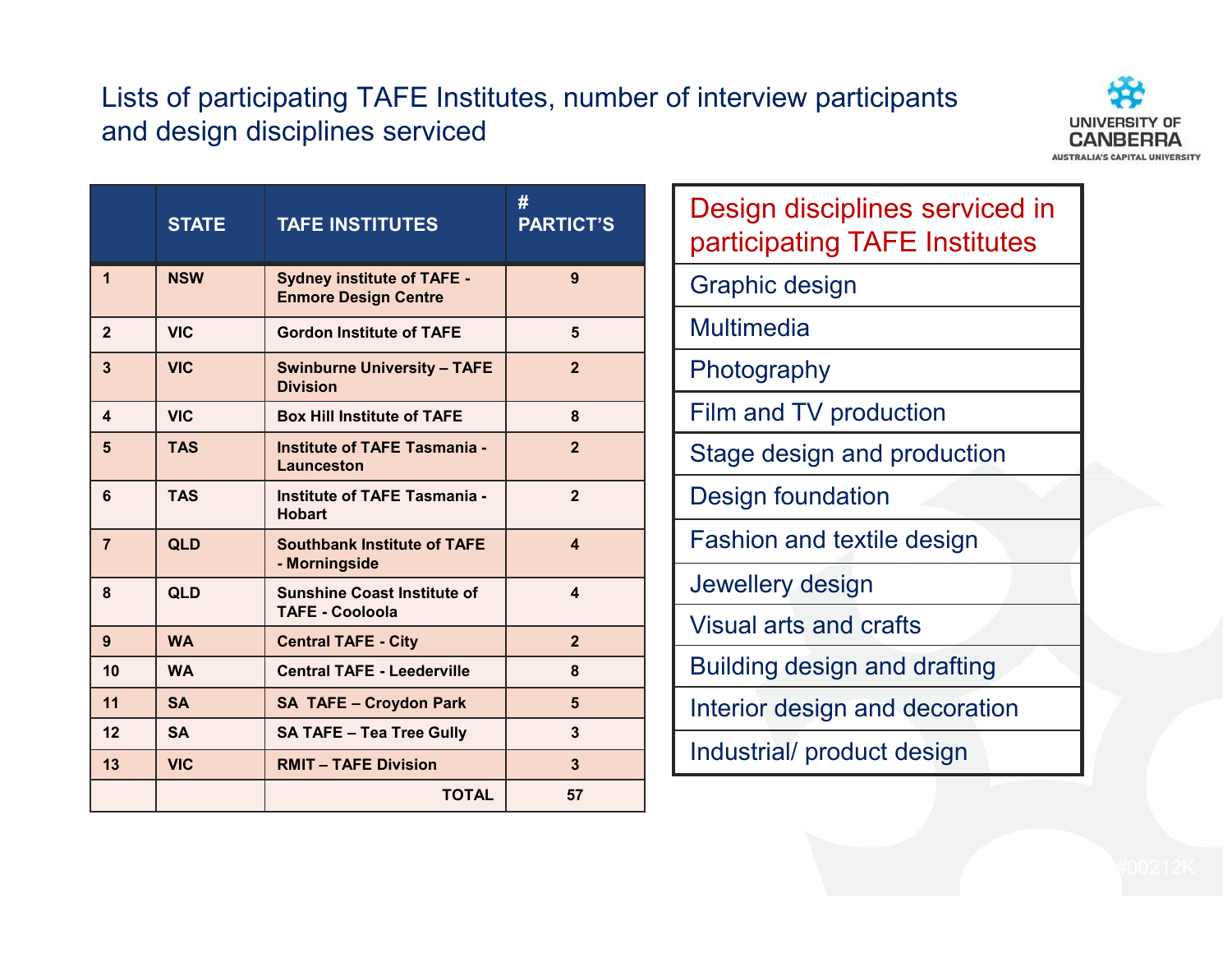

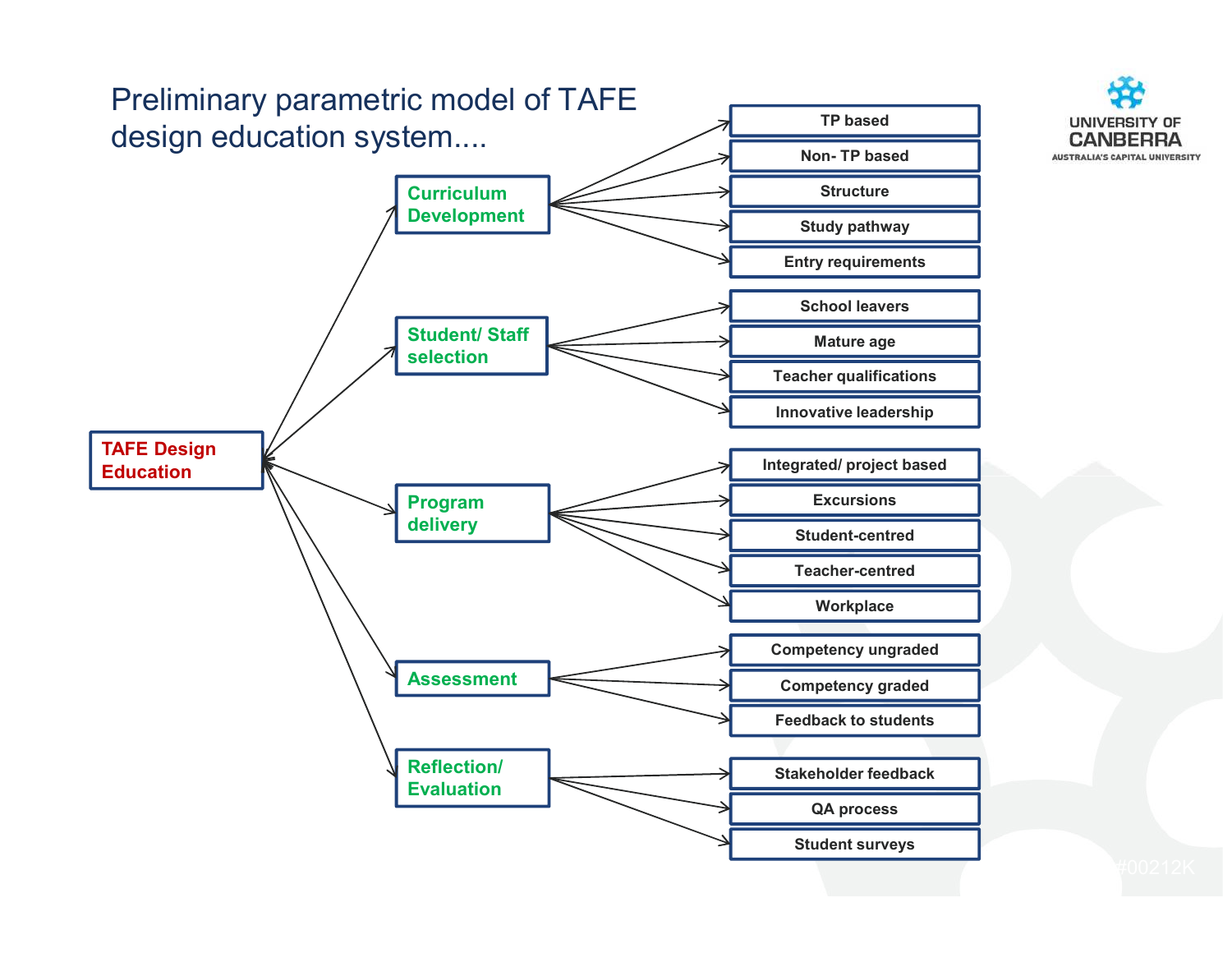#### Table 2: Partial view of a refined parametric model of the TAFE Design Education System – parameters and their constituent variables shown expanded here: ASSESSMENT; ATTITUDES and CURRICULUM DESIGN



| $=$ 1                     | ▼■▼B / U  ■▼ □→   事 事 理 目 律 律 注 注   熱 g |                        |                                        |                                          |                                          |  |
|---------------------------|-----------------------------------------|------------------------|----------------------------------------|------------------------------------------|------------------------------------------|--|
|                           |                                         | uni s                  |                                        |                                          |                                          |  |
| im.                       |                                         |                        | ■ …   診 垂   鴨 中 ×   雨 昂 <mark>。</mark> |                                          |                                          |  |
|                           | <b>Expertise Strip</b>                  |                        |                                        |                                          |                                          |  |
|                           | Look for:                               | Search In * Tree Nodes | Find Now Clear                         |                                          |                                          |  |
| Free Nodes                | <b>Tree Nodes</b>                       |                        |                                        |                                          |                                          |  |
| Tree Nodes                | Name                                    | Sources                | References                             | Created                                  | Modified                                 |  |
| <b>Relationships</b>      | Assessment                              | $\overline{0}$         | $\overline{0}$                         | 6/11/2007 2:42 PM                        | 25/02/2009 12:38 PM                      |  |
| <b>Matrices</b>           | Competency based                        | 18                     | 90                                     | 6/11/2007 2:44 PM                        | 25/02/2009 12:36 PM                      |  |
| Search Folders            | Feedback to students                    | 14                     | 47                                     | 7/11/2007 8:42 PM                        | 25/02/2009 3:49 PM                       |  |
| All Nodes                 | <b>S</b> Graded assessment              | 12                     | 28                                     | 6/11/2007 2:44 PM                        | 20/02/2009 5:10 PM                       |  |
|                           | Outcome reporting                       | 13                     | 23                                     | 6/11/2007 2:44 PM                        | 20/02/2009 5:10 PM                       |  |
|                           | Recognition prior learning              | $\overline{7}$         | 17                                     | 6/11/2007 2:44 PM                        | 6/03/2009 2:38 PM                        |  |
|                           | Self and peer assessment                | 16                     | 29                                     | 6/11/2007 2:44 PM                        | 20/02/2009 5:10 PM                       |  |
|                           | <b>B</b> Attitudes                      | $\mathbf 0$            | 0                                      | 7/11/2007 11:19 AM                       | 7/11/2007 11:19 AM                       |  |
|                           |                                         |                        |                                        |                                          |                                          |  |
|                           | Assumptions about TAFE teach            | $\overline{c}$         | $\overline{2}$                         | 24/02/2009 12:43 PM                      | 24/02/2009 12:43 PM                      |  |
|                           | <b>SO</b> Education                     | $\bf{8}$               | 20                                     | 7/11/2007 12:57 PM                       | 25/02/2009 3:12 PM                       |  |
|                           | Resistance to change                    | э                      | 15<br>98                               | 7/11/2007 12:57 PM                       | 20/02/2009 5:10 PM                       |  |
|                           | Teacher's educ belief                   | 18<br>14               | 36                                     | 7/11/2007 12:58 PM<br>7/11/2007 12:57 PM | 25/02/2009 5:10 PM<br>20/02/2009 5:10 PM |  |
|                           | Teaching reform<br>Training             | 18                     | 82                                     | 7/11/2007 12:57 PM                       | 25/02/2009 4:04 PM                       |  |
|                           | University                              | 15                     | 35                                     | 7/11/2007 12:57 PM                       | 25/02/2009 4:04 PM                       |  |
|                           |                                         |                        |                                        |                                          |                                          |  |
|                           | <b>El SO</b> Curriculum design          | $\mathbf 0$            | $\overline{0}$                         | 6/11/2007 2:46 PM                        | 25/02/2009 3:58 PM                       |  |
|                           | Accredited                              | 10                     | 14                                     | 8/11/2007 6:38 PM                        | 25/02/2009 3:45 PM                       |  |
|                           | Adult learning principles               | $\overline{7}$         | 9                                      | 8/11/2007 6:30 PM                        | 25/02/2009 3:58 PM                       |  |
|                           | Entry requirements                      | $\mathsf{s}$           | 18                                     | 7/11/2007 5:45 PM                        | 20/02/2009 4:30 PM                       |  |
|                           | <b>S</b> International models           | $\overline{3}$         | $\overline{4}$                         | 7/11/2007 3:36 PM                        | 2/02/2009 3:56 PM                        |  |
|                           | Structure                               | 12                     | 20                                     | 7/11/2007 5:09 PM                        | 25/02/2009 3:48 PM                       |  |
|                           | Study pathways                          | 13                     | 36                                     | 7/11/2007 4:45 PM                        | 24/02/2009 5:41 PM                       |  |
| <b>Sources</b>            | <b>P</b> TP based                       | 14                     | 47                                     | 8/11/2007 6:37 PM                        | 25/02/2009 3:55 PM                       |  |
|                           | <b>Curriculum Determinants</b>          | $\sigma$               | $\sigma$                               | 7/11/2007 11:21 AM                       | 7/11/2007 11:21 AM                       |  |
|                           | <b>Good Quotes</b>                      | 15                     | 248                                    | 8/11/2007 11:57 AM                       | 20/02/2009 5:10 PM                       |  |
|                           | <b>E Solution</b> Graduate Attributes   | $\mathbf 0$            | $\overline{0}$                         | 6/11/2007 2:50 PM                        | 25/02/2009 4:15 PM                       |  |
|                           | <b>E</b> 8 Issues                       | 0                      | 0                                      | 7/11/2007 11:16 AM                       | 25/02/2009 5:17 PM                       |  |
| Queries                   | Stakeholders                            | $\Omega$               | $\sigma$                               | 7/11/2007 11:15 AM                       | 24/02/2009 4:17 PM                       |  |
|                           | Student Qualities                       | $\mathbf 0$            | $\mathbf 0$                            | 7/11/2007 11:17 AM                       | 24/02/2009 6:13 PM                       |  |
|                           | Suggestions                             | 17                     | 135                                    | 8/11/2007 1:39 PM                        | 25/02/2009 4:30 PM                       |  |
|                           | <b>ED</b> Teacher Qualities             | $\Omega$               | $\mathbf{0}$                           | 7/11/2007 11:17 AM                       | 24/02/2009 4:15 PM                       |  |
|                           | <b>EDIT</b> Feaching Strategies         | $\theta$               | $\mathbf 0$                            | 7/11/2007 11:18 AM                       | 24/02/2009 3:40 PM                       |  |
| <b>Ay Classifications</b> | Ways of Learning                        | $\Omega$               | $^{\circ}$                             | 7/11/2007 11:19 AM                       | 24/02/2009 3:36 PM                       |  |
| Folders                   |                                         |                        |                                        |                                          |                                          |  |
|                           |                                         |                        |                                        |                                          |                                          |  |
|                           |                                         |                        |                                        |                                          |                                          |  |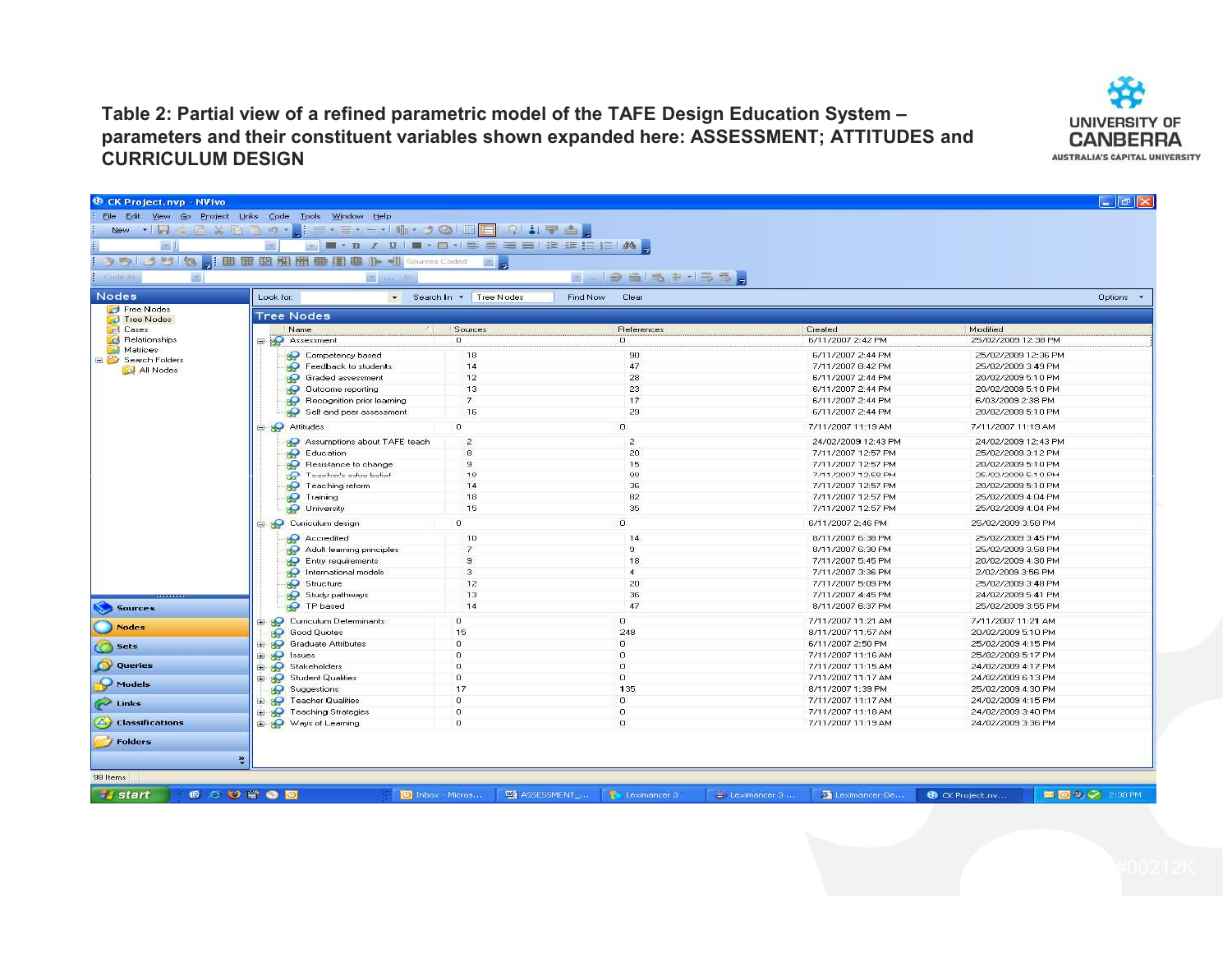#### DEVELOPED MODEL OF TAFE DESIGN EDUCATION



| <b>SYSTEM</b>                                 | <b>PARAMETERS (13)</b>                | <b>CONSTITUENT VARIABLES (86)</b>                                                                        |
|-----------------------------------------------|---------------------------------------|----------------------------------------------------------------------------------------------------------|
|                                               | <b>STAKEHOLDERS - NEW</b>             | <b>INDUSTRY; GOVERNMENTS; LEARNERS; TAFE</b>                                                             |
|                                               | <b>ATTITUDES - NEW</b>                | <b>TEACHERS' EDUC BELIEFS; TRAINING; UNIVERSITY and others</b>                                           |
|                                               | <b>CURRICULUM DESIGN</b>              | TRAINING PACKAGE BASED; NON-TP; STUDY PATHWAYS and<br><b>others</b>                                      |
|                                               | <b>CURRICULUM DETERMINANTS - NEW</b>  | <b>INDUSTRY, STUDENT AND EMERGING TRAINING NEEDS;</b><br><b>DESIGN PRACTICE</b>                          |
|                                               | <b>STUDENT QUALITIES - EXPANDED</b>   | SCHOOL LEAVERS; MATURE AGE; SELECTION CRITERIA AND<br><b>PROCESSES</b>                                   |
|                                               | <b>TEACHER QUALITIES -EXPANDED</b>    | <b>QUALIFICATIONS/ EXPERIENCE; INNOVATION LEADERSHIP;</b><br><b>CHANGE AGENTS</b>                        |
| <b>TAFE DESIGN</b><br><b>EDUCATION SYSTEM</b> | <b>TEACHING STRATEGIES - EXPANDED</b> | <b>TEACHING PRACTICE; PROGRAM DELIVERY;</b><br><b>INTEGRATION and others</b>                             |
|                                               | <b>WAYS OF LEARNING - EXPANDED</b>    | <b>PROJECT BASED; REFLECTION and others</b>                                                              |
|                                               | <b>ASSESSMENT</b>                     | <b>COMPETENCY BASED; FEEDBACK TO STUDENTS; SELF AND</b><br>PEER ASSESSMENT; GRADED ASSESSMENT and others |
|                                               | <b>GRADUATE ATTRIBUTES - NEW</b>      | <b>EMPLOYABILITY</b><br><b>DESIGN SKILLS</b>                                                             |
|                                               | <b>ISSUES - NEW</b>                   | <b>QUALITY ASSURANCE; TEACHER'S WORKLOAD;</b><br><b>ADMINISTRATION and others</b>                        |
|                                               | <b>SUGGESTIONS (virtual) - NEW</b>    | many                                                                                                     |
|                                               | <b>GOOD QUOTES (virtual) - NEW</b>    | many                                                                                                     |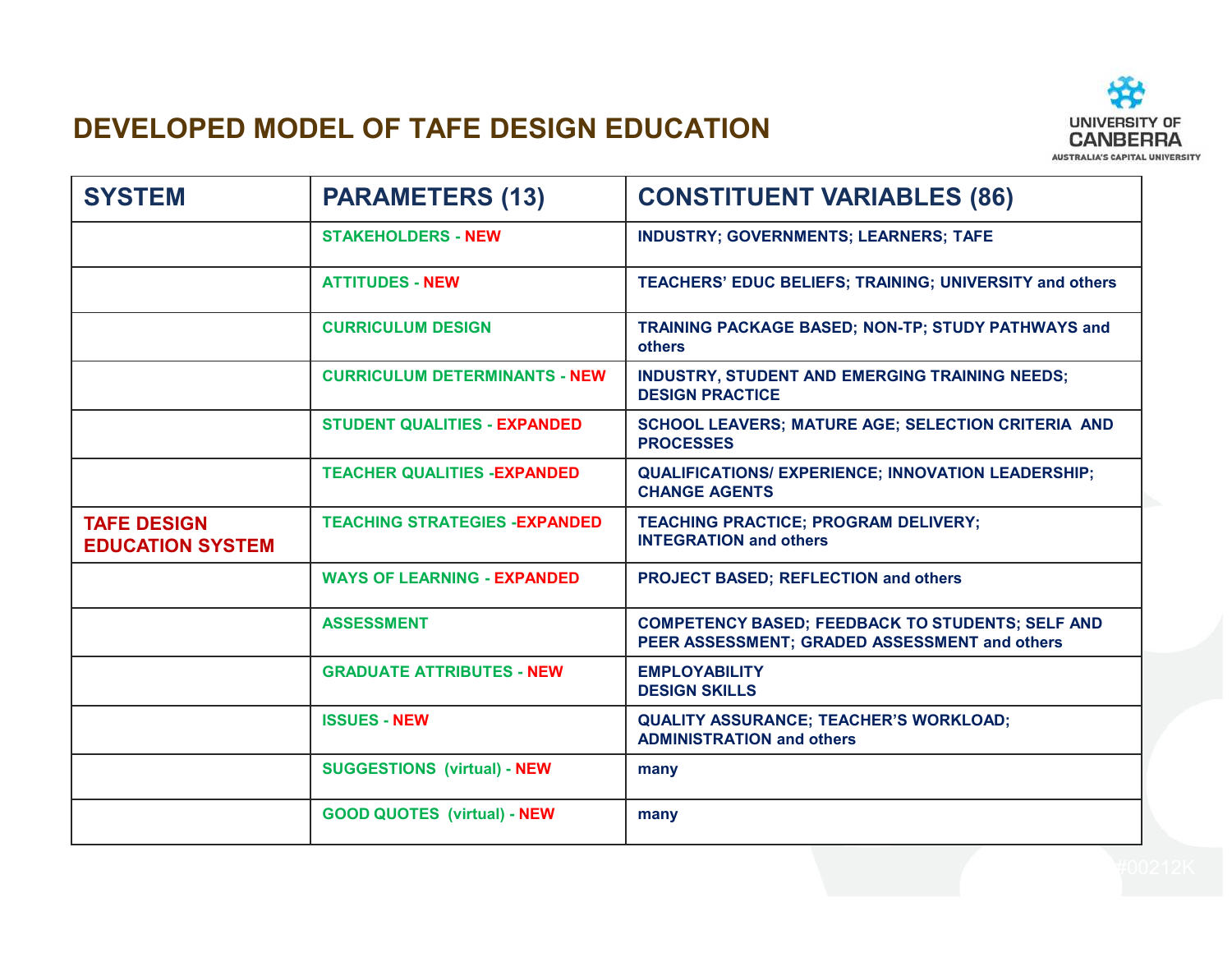

#### SUMMARY OF CONCLUSIONS and RECOMMENDATIONS

- $\triangleright$  A novel method of modelling a design education system based on a systems design energy details. design approach has been developed to gather and analyse empirical data.
- It was found that the initial system model was incomplete and the method can be  $\frac{1}{2}$ used to develop a more complete model of the system based on the views of the design teachers.
- $\triangleright$  This enhanced model demonstrates the practicality of the systems design approach  $\triangleright$  as impactent research tool for identifying impactent persystems and their as an important research tool for identifying important parameters and their constituent variables of a TAFE design education system.

There is a need to:

- Research the need to establish a common educational vocabulary to more effectively describe the practices of TAFE design education pedagogy.
- Survey the views, aspirations and criticisms of other key stakeholders using the  $\epsilon$ developed model and method framework.
- Investigate student's reluctance to engage in self and peer assessment and<br>develop enargetiste etretogies to evereems berriers develop appropriate strategies to overcome barriers.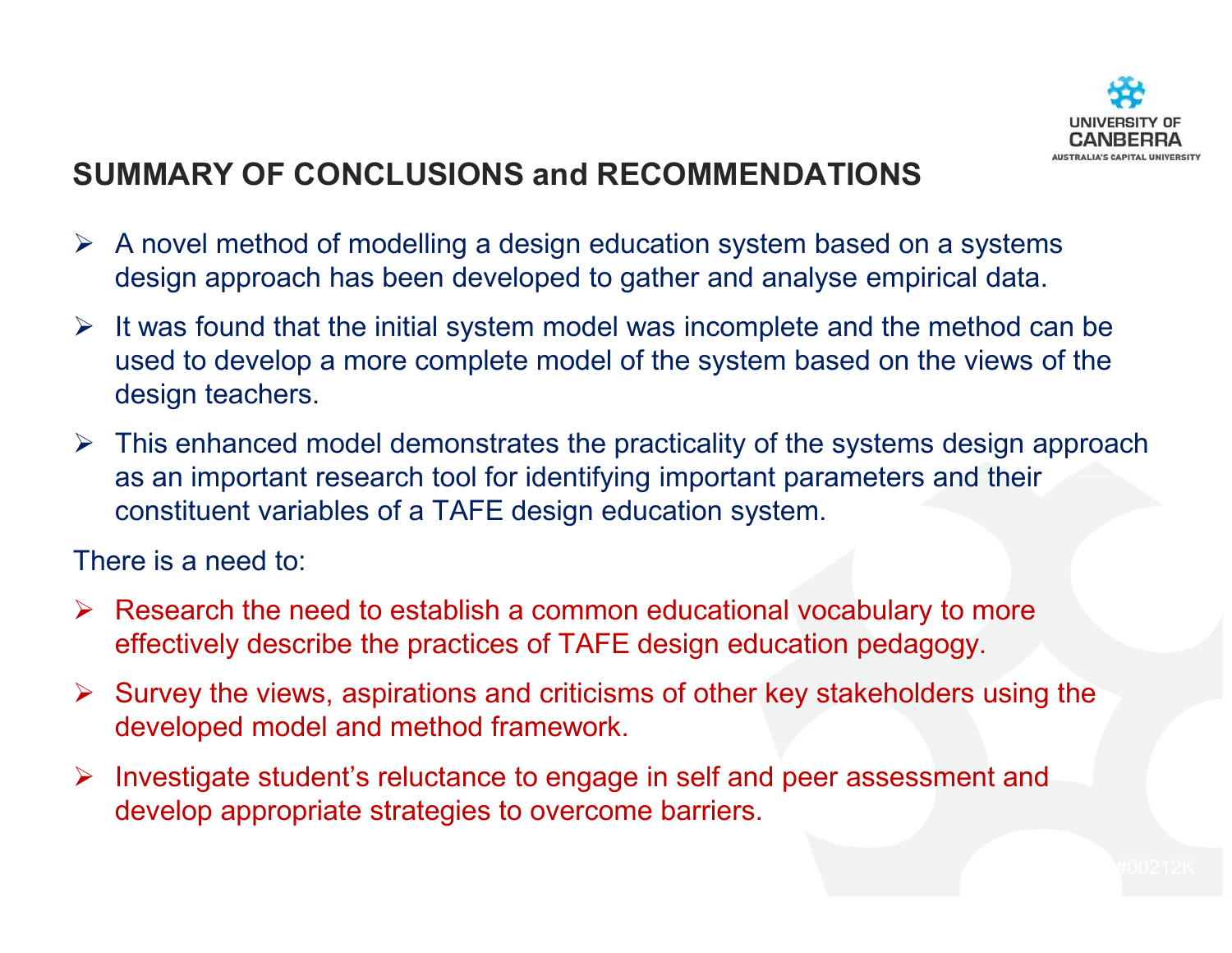

#### Thank you.Reflecting back.....lessons for the future?

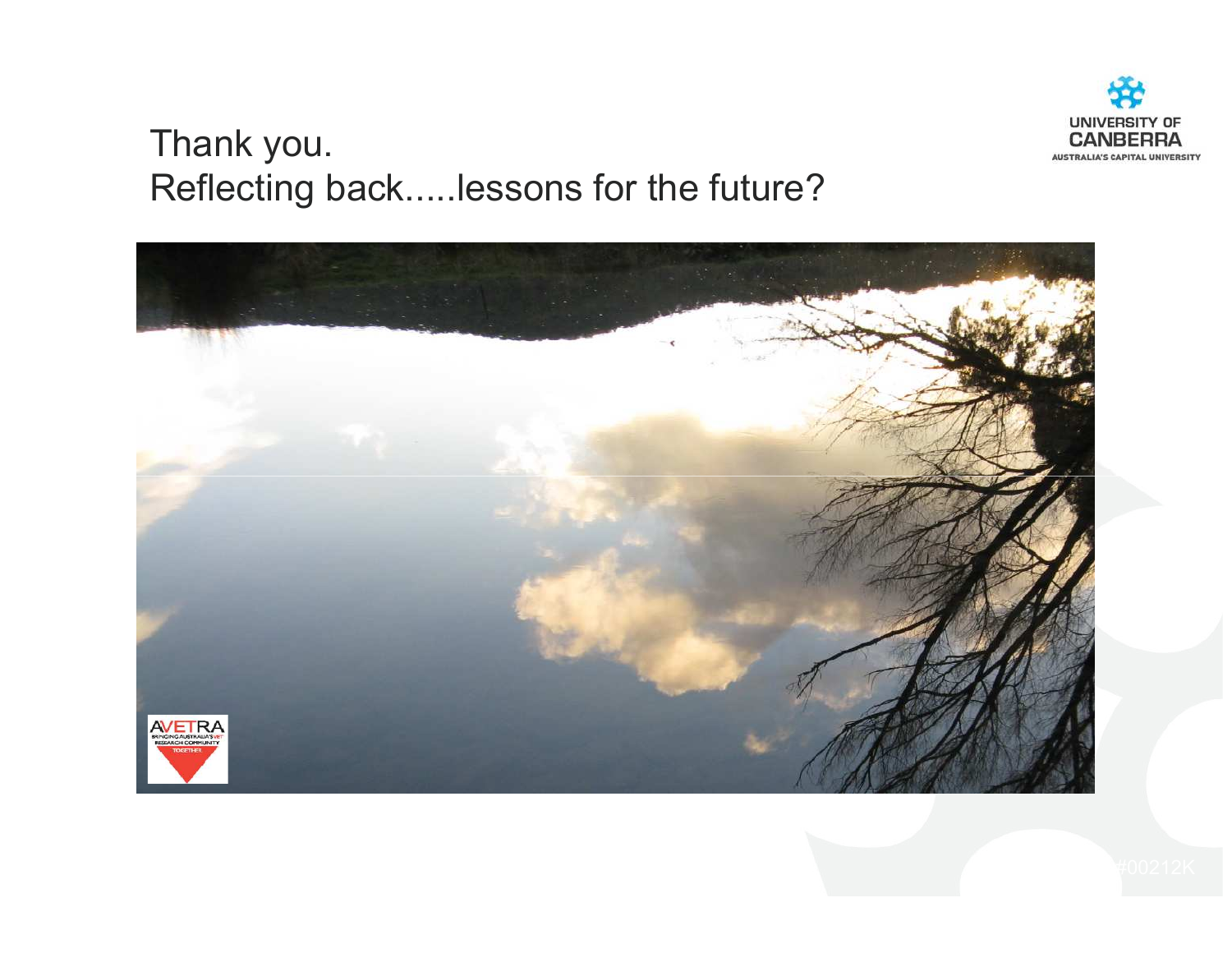#### Some selected 'Good Quotes':



The following quotes highlight some of the existing barriers to discourse and innovation in relation to TAFE design education practices:

"It's very fundamental…. But it's not a higher level philosophical discussion about methods of learning or methodologies. And I mean if you'd said 'pedagogy' to half the staff here they wouldn't know what you meant." (SPEAKER 5, Melbourne)

"I think there's a basic lack of understanding about the way in which Training Packages now work." (SPEAKER 1, Launceston)

"I don't believe we train people,…… any better under Training Packages than we did when I was trained forty years ago. Because I don't think we teach, ..... the diagnostic skills, the analytical skills, research skills are not taught as well under Training Packages as they are under curriculum based programs." (SPEAKER 1, Melbourne)

"I think there is something of a problem with baseline competency training given that we work in … a range of industries that want more than mediocrity. They're looking for real pursuit of excellence." (SPEAKER 1, Hobart)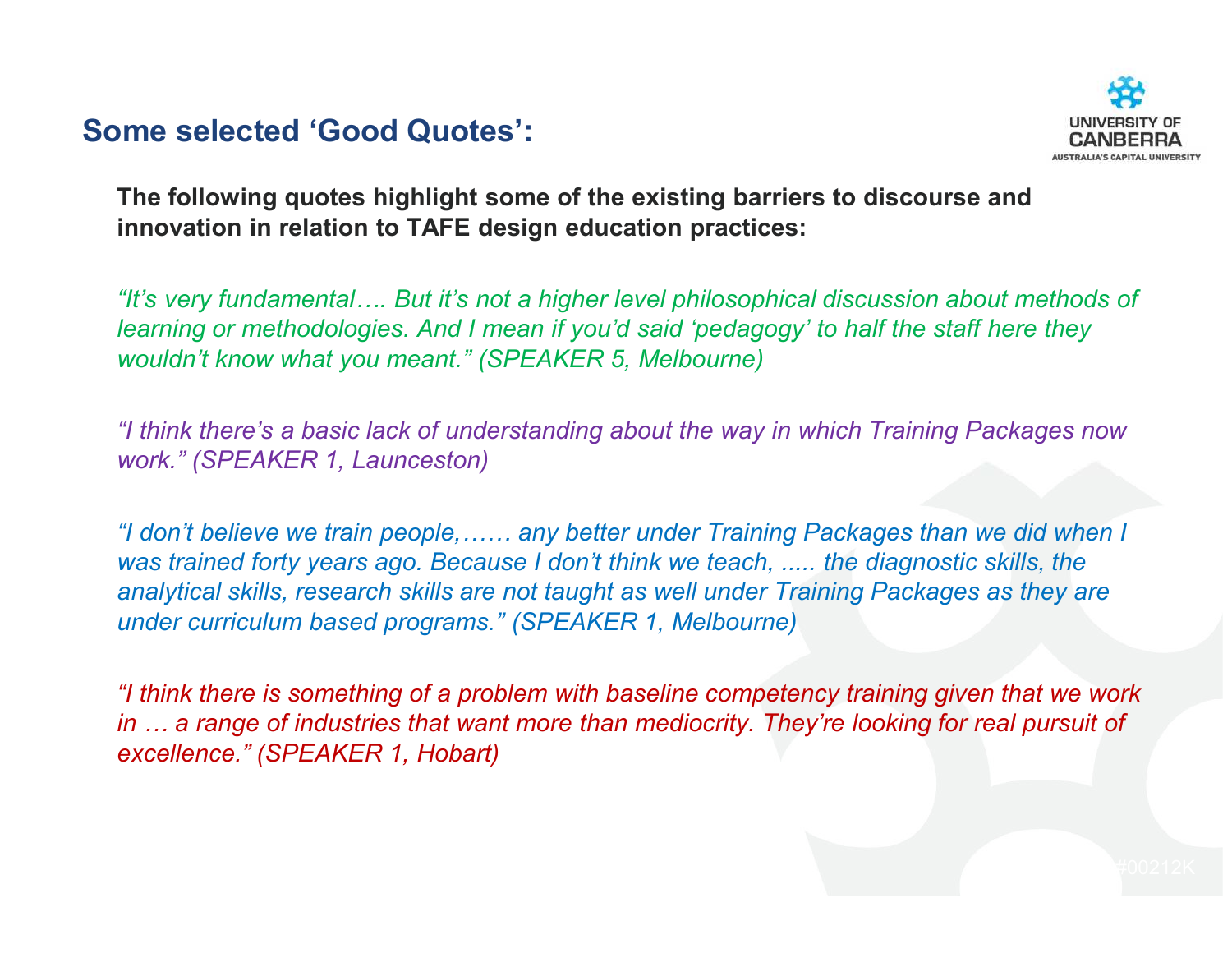

### LEXIMANCER ANALYSIS OUTPUT

 Results of Leximancer analysis of data from COOLOOLA 2 showing the ranked concept clusters.

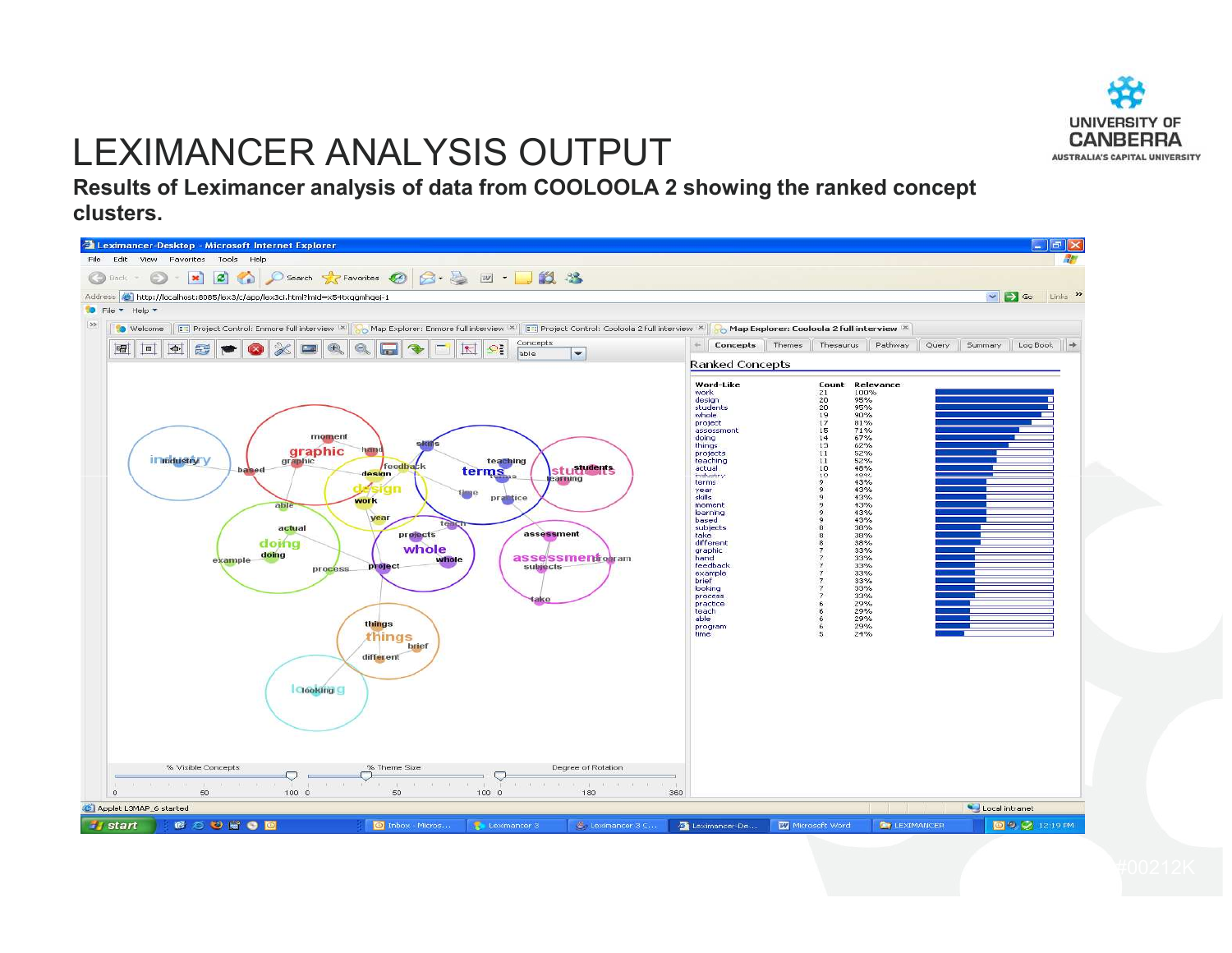

#### Key findings and needs  $\mathcal{L}_{\mathcal{A}}$ ATTITUDES

### POSITIVE

- **Practicing designers value and** •bring current industry experience to teaching.
- $\bullet$  The focus is on developing creativity and sensitivity to design issues at para-professional level.
- • There is agreement that there is a need to retrain or replace a maturing TAFE design education workforce.

### NEGATIVE

- The concept of competency •standards and Training Packages (TP's) in design education is still an unresolved issue for some teachers.
- • There is increased awareness of how to teach design processes – but focus is still predominantly on pragmatic and functional aspects.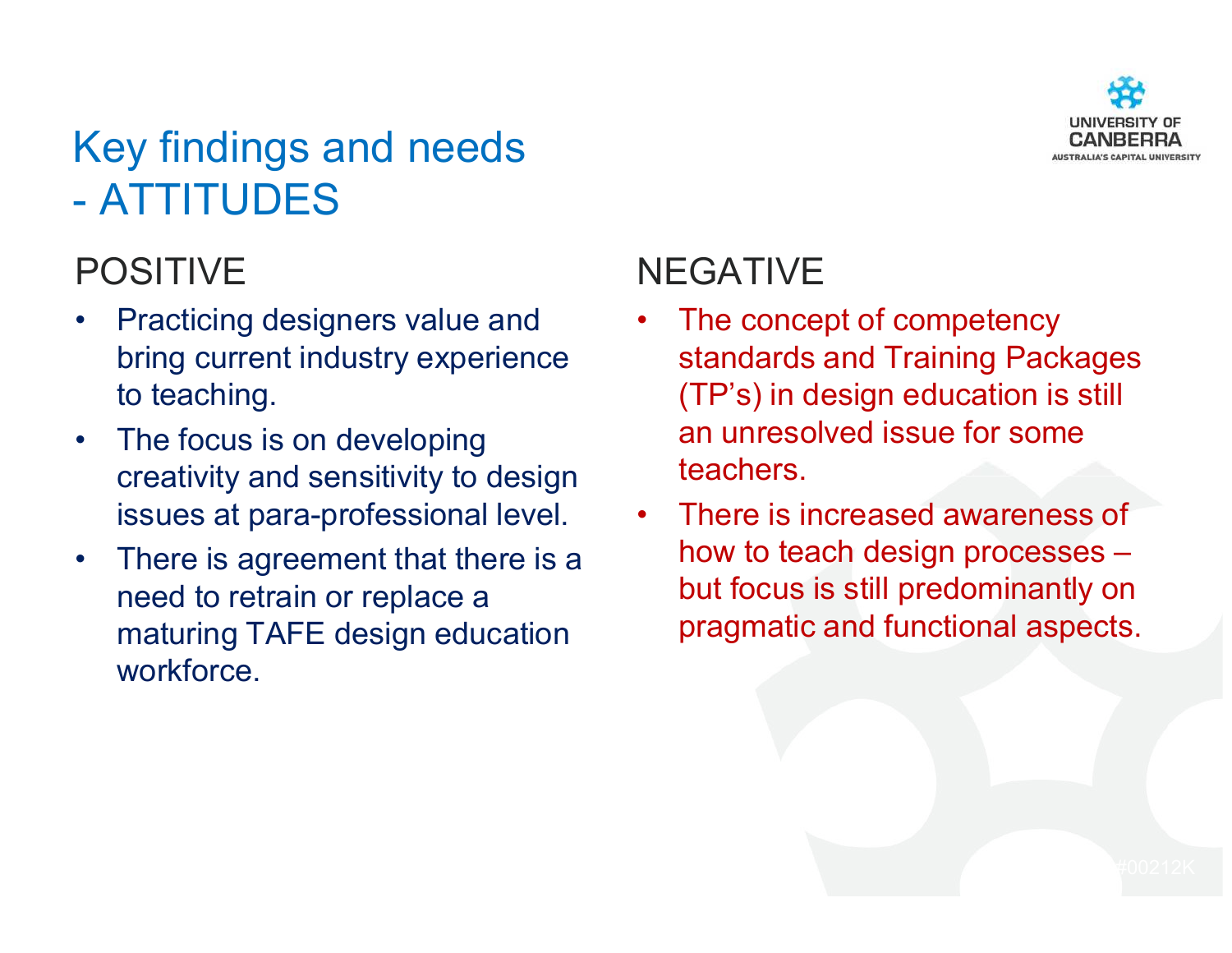#### Key findings and needs – CURRICULUM DESIGN



- • Continuing resistance to TP-based curriculum – perception that non-TP curriculum provides more complete and rounded design education.
- $\bullet$  Still a dual system with some restrictions on Training Package design qualifications beyond Certificate IV level.
- $\bullet$  Risk of non-TP courses becoming outdated where accreditation repeatedly extended
- $\bullet$  Dominant role of industry has reduced teachers' capacity to contribute to TP development.
- $\bullet$  Difficulties with mapping accredited non-TP outcomes to TP qualification framework requirements
- • Non-Training Package based curriculum perceived as having more scope to develop design education in emerging areas of design practice.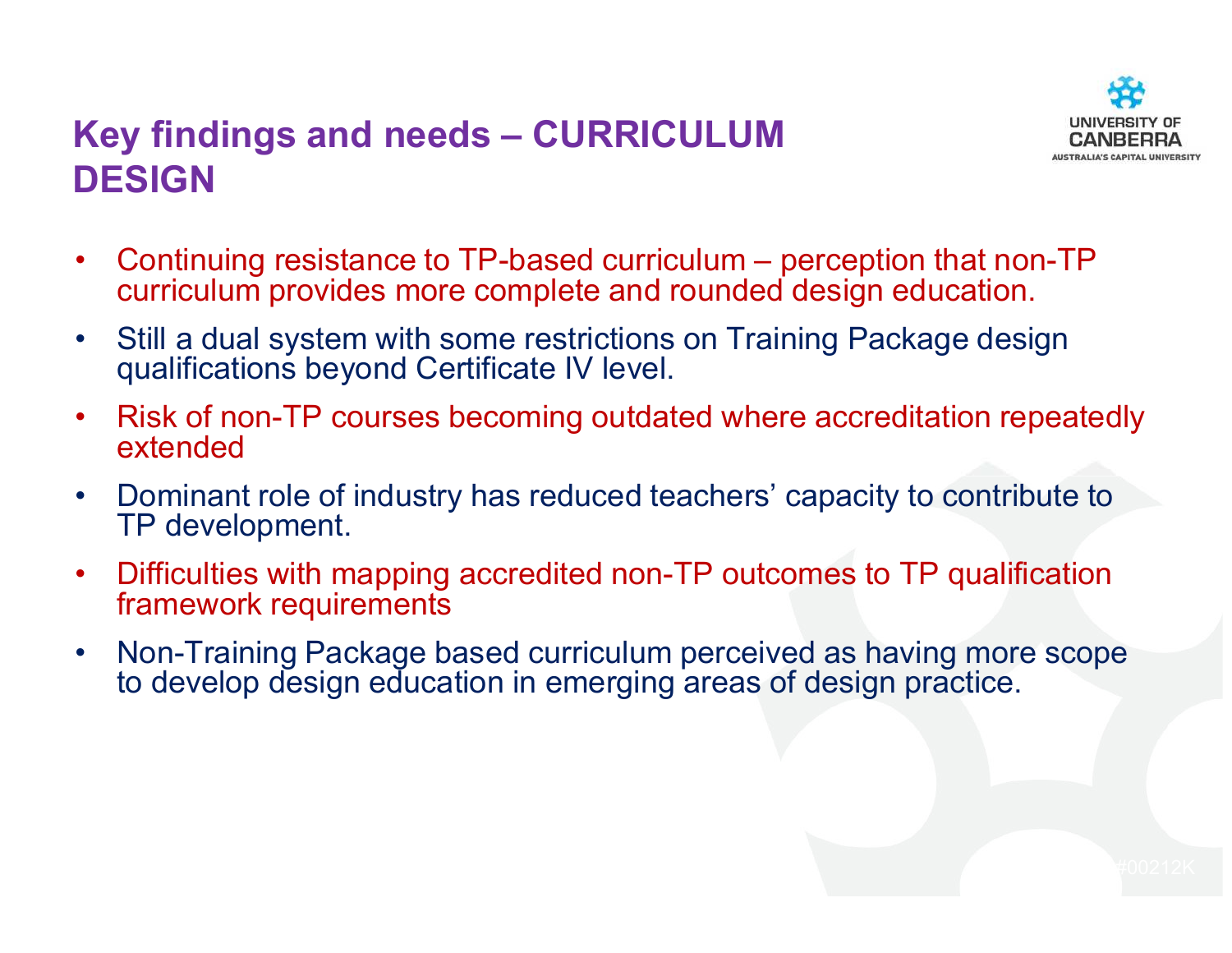

#### Key findings and needs – TEACHING STRATEGIES

#### POSITIVE

- Project based learning is used<br>widely to bolistically simulate  $\bullet$ widely to holistically simulate workplace design practice.
- $\bullet$  Using formative learning tasks followed by a major holistic summative assessment projects.
- $\bullet$  Striving to balance practical skilling and theoretical knowledge development.
- • Emerging trend towards studentcentred teaching.
- $\bullet$  Emphasising development of STUDENT research skills to increase capacity for informed decision making, creative problem solving and improved design presentation skills.

#### NEGATIVE

- **Perception that most design<br>teaching is teacher-centred a** •teaching is teacher-centred and driven by industry needs, assessment and registration compliance requirements.
- • Teaching practices of teachers are not fully apparent and understood as the scope for monitoring and discourse is decreasing.
- • Teaching is becoming less focussed and integrated due to reduced cohesion within the teaching teams.
- • TAFE design education is not responding effectively to the changing nature of employment within the creative industry sector.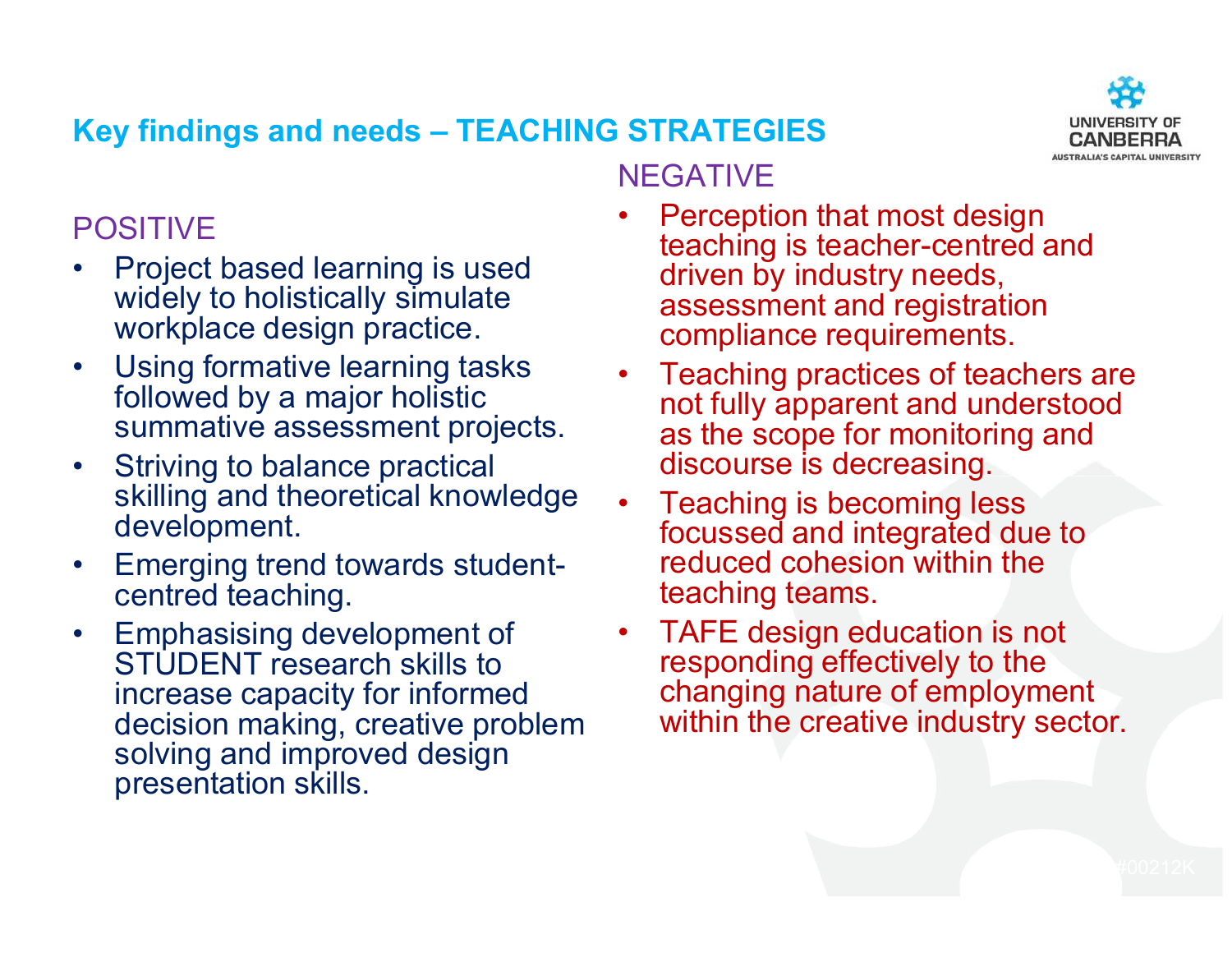### Key finding and needs - ASSESSMENT



- • Since the introduction of Training Packages assessment is more complex and workload intensive.
- • Assessment of Employability Skills needs to be more explicit and integrated.
- • More emphasis is required on developing student self and peer assessment.
- $\bullet$ Interpretation of assessment criteria tends to be subjective
- • Holistic approaches to assessment and work placement experience contribute to accelerated completion.
- $\bullet$ Perception that ungraded assessment does not motivate students to excel.
- • There is need to develop closer links between education sectors to improve articulation.